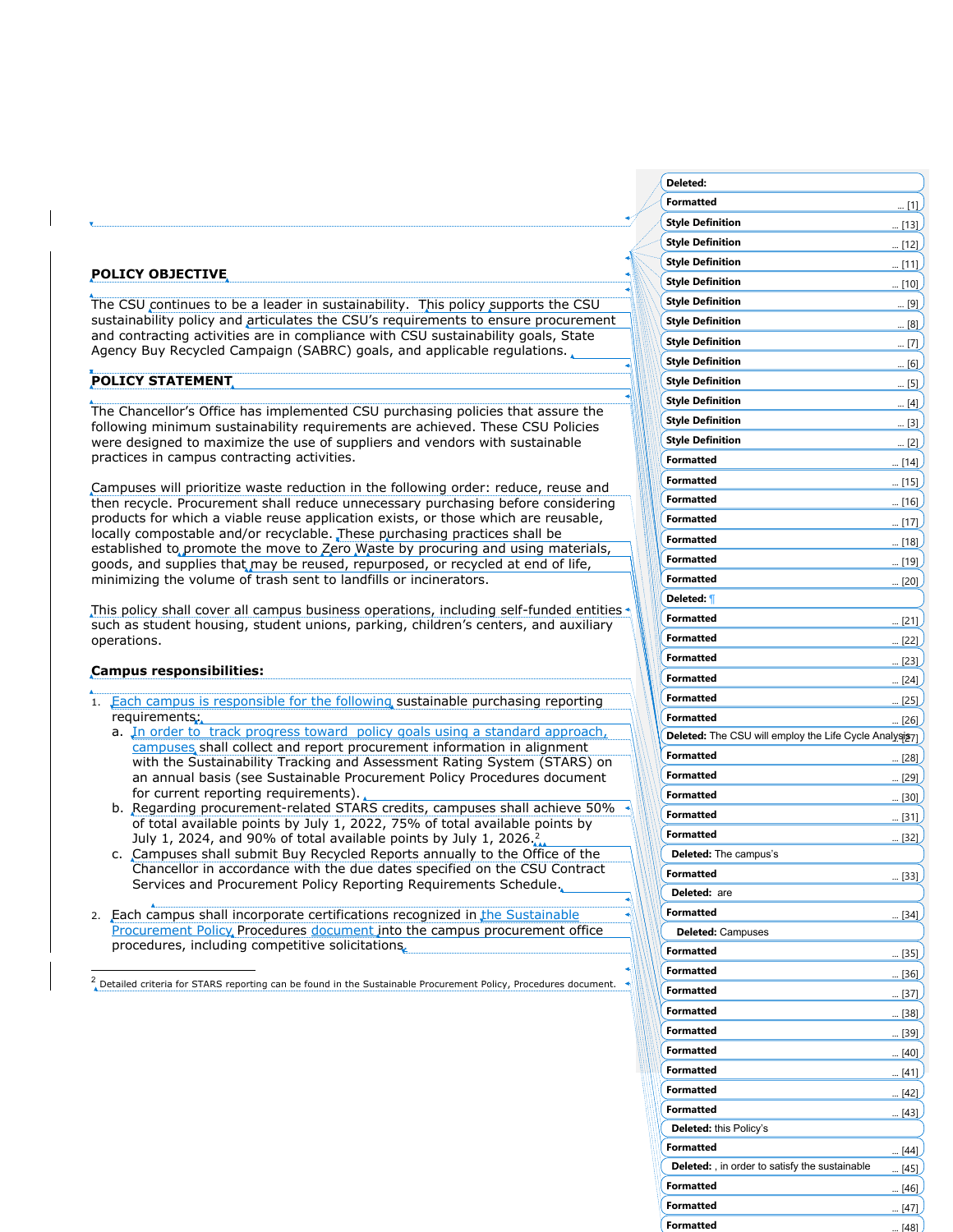|                                                                                                                                                                                                                             | Deleted:                                          |               |
|-----------------------------------------------------------------------------------------------------------------------------------------------------------------------------------------------------------------------------|---------------------------------------------------|---------------|
|                                                                                                                                                                                                                             | <b>Formatted</b>                                  | [49]          |
|                                                                                                                                                                                                                             | Deleted: Utilize                                  |               |
|                                                                                                                                                                                                                             | <b>Formatted</b>                                  | $\ldots$ [50] |
| a. All campuses are to utilize a bid evaluation preference for sustainable criteria                                                                                                                                         | <b>Formatted</b>                                  | $\ldots$ [51] |
| and certifications when procuring supplies and equipment.                                                                                                                                                                   | <b>Formatted</b>                                  | [52]          |
|                                                                                                                                                                                                                             | <b>Deleted:</b> requirements                      |               |
| 3. All procurement staff will consult the CSU Sustainable Procurement Policy<br>Procedure document for minimum mandatory sustainability criteria and                                                                        | <b>Formatted</b>                                  |               |
| certifications. Each campus will employ Life Cycle Cost Analysis (LCCA) when                                                                                                                                                | Deleted: <#>Compare the Total Cost of Ownershig4] | [53]          |
| evaluating all purchases specifically related to energy and water using products                                                                                                                                            | <b>Formatted</b>                                  |               |
| and systems.                                                                                                                                                                                                                |                                                   | $\ldots$ [55] |
| a. All requests for proposals (RFPs) related to energy and water using products                                                                                                                                             | <b>Formatted</b>                                  | $\ldots$ [56] |
| and systems are to be structured on the basis of lowest total cost of                                                                                                                                                       | Deleted: shall                                    |               |
| ownership (TCO) in addition to purchase price. <sup>3</sup><br>b. Campus Planning, Design, and Construction (CPDC) shall document LCCA's                                                                                    | <b>Formatted</b>                                  | $\ldots$ [57] |
| as part of the project design process.                                                                                                                                                                                      | Deleted: prior to purchase                        |               |
|                                                                                                                                                                                                                             | <b>Formatted</b>                                  | [58]          |
| 4. Campuses may require all suppliers to certify, upon receipt, any claimed                                                                                                                                                 | Deleted: environmental                            |               |
| sustainability attributes of all products and their packaging, including, but not                                                                                                                                           | <b>Formatted</b>                                  | $\ldots$ [59] |
| limited to, recycled content.                                                                                                                                                                                               | <b>Formatted</b>                                  | [60]          |
| a. Campuses shall require suppliers to use recycled products, to the maximum<br>extent economically feasible, in the performance of the contract work.                                                                      | <b>Formatted</b>                                  | $\ldots$ [61] |
| Campuses shall require suppliers to certify the minimum percentage, if not                                                                                                                                                  | <b>Formatted</b>                                  |               |
| the exact percentage of post-consumer recycled content in all products.                                                                                                                                                     | <b>Formatted</b>                                  | $\ldots$ [62] |
| b. Prior to purchasing a product substitute, campus purchasers are responsible                                                                                                                                              |                                                   | $\ldots$ [63] |
| for confirming that the material is locally recyclable or compostable.                                                                                                                                                      | <b>Formatted</b>                                  | [64]          |
|                                                                                                                                                                                                                             | <b>Formatted</b>                                  | [65]          |
| 5. Campuses are responsible for implementation of the Policy in the context of<br>individual building projects, facilities operations, etc. The internal audit                                                              | <b>Deleted: Comply</b>                            |               |
| department may conduct periodic audits to assess compliance with this Policy.                                                                                                                                               | <b>Formatted</b>                                  | $\ldots$ [66] |
|                                                                                                                                                                                                                             | Formatted                                         | $\ldots$ [67] |
| Campuses are required to comply with the current version of Sustainable<br>6.                                                                                                                                               | <b>Formatted</b>                                  | [68]          |
| Procurement Policy Procedures.                                                                                                                                                                                              | <b>Formatted</b>                                  | [69]          |
| Office of the Chancellor's responsibilities:                                                                                                                                                                                | <b>Formatted</b>                                  |               |
|                                                                                                                                                                                                                             | <b>Formatted</b>                                  | $\ldots$ [70] |
| 1. On October 1 of every year, collect updated relevant credits for STARS reporting,                                                                                                                                        |                                                   | $\ldots$ [71] |
| from each campus.                                                                                                                                                                                                           | Deleted: <#>Campuses must submit Buy Recycled     |               |
|                                                                                                                                                                                                                             | <b>Formatted</b>                                  | [73]          |
| 2. Maintain and update CSU Sustainable Procurement Policy and Procedure no less $\triangleleft$                                                                                                                             | Deleted: <#>.                                     |               |
| than every five years.                                                                                                                                                                                                      | <b>Formatted</b>                                  | $\ldots$ [74] |
| 3. On November 1 of every year, provide a report to CSU Board of Trustees on the                                                                                                                                            | <b>Formatted</b>                                  | $\ldots$ [75] |
| CSU's sustainability efforts in each area of this Policy.                                                                                                                                                                   | Formatted                                         | [76]          |
|                                                                                                                                                                                                                             | Formatted                                         | $\ldots$ [77] |
|                                                                                                                                                                                                                             | <b>Formatted</b>                                  | $\ldots$ [78] |
| <sup>3</sup> Total cost of ownership (TCO) estimates the total life cycle direct and indirect costs of an asset in a single                                                                                                 | <b>Formatted</b>                                  |               |
| monetary figure. Life Cycle Cost Analysis (LCCA) is the process used to estimate an asset's TCO. In addition to<br>purchase price. LCCA incorporates future costs such as maintenance, replacement of parts, energy use and |                                                   | $\ldots$ [79] |
| disposal, and evaluates them on the basis of Net Present Value. LCCA can also be used to incorporate<br>environmental and social life cycle costs, such as the cost of purchasing pollution offsets or monitoring labor     | <b>Formatted</b>                                  | [80]          |
| practices.                                                                                                                                                                                                                  | Deleted: 1st                                      |               |
| https://stars.aashe.org/wp-content/uploads/2019/07/STARS-2.2-Technical-Manual.pdf                                                                                                                                           | <b>Formatted</b>                                  | $\ldots$ [81] |
|                                                                                                                                                                                                                             | <b>Formatted</b>                                  | $\ldots$ [82] |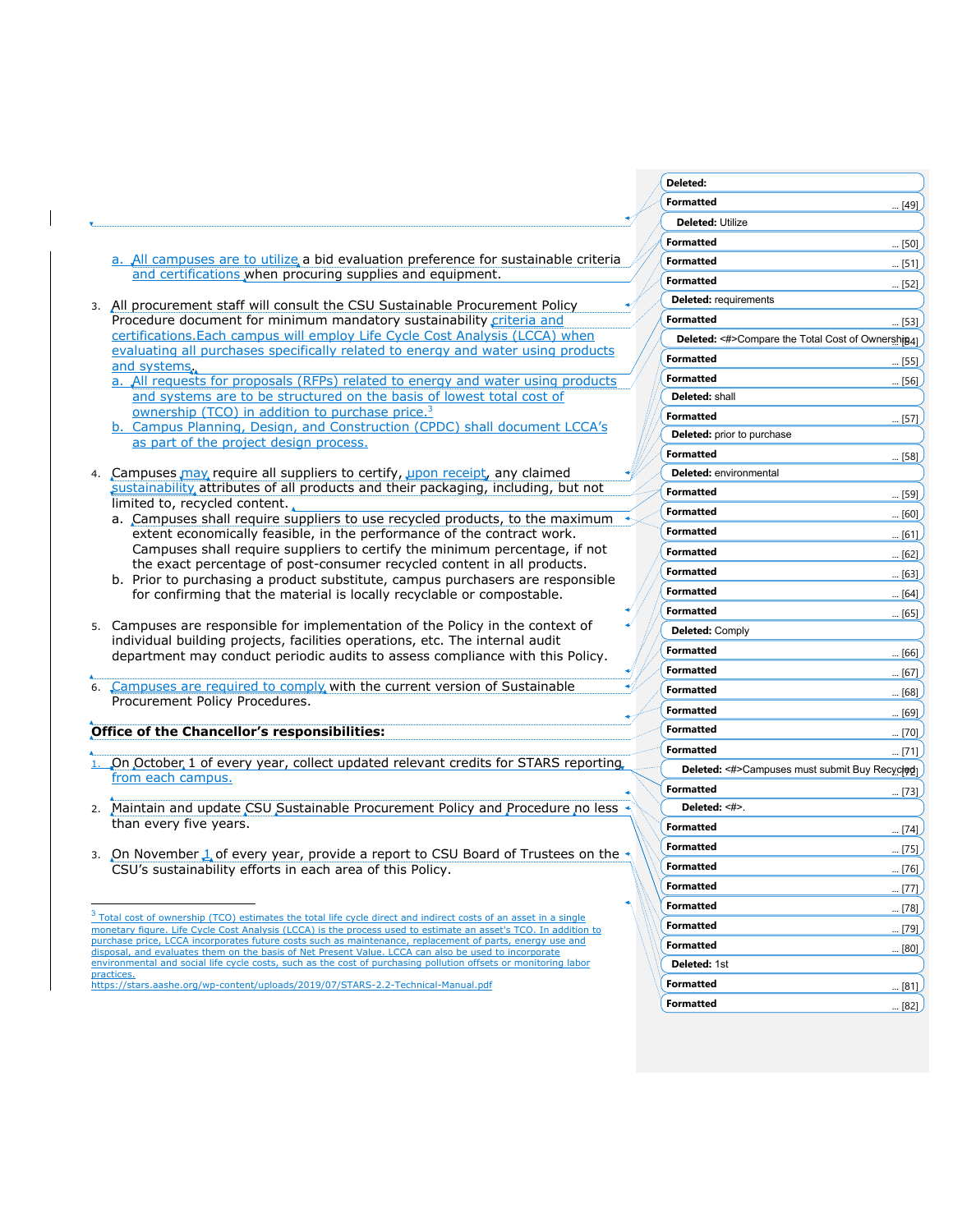|                                                                                                                                                                                                                                                                         | Deleted:                                                                                                                                                                                                                |
|-------------------------------------------------------------------------------------------------------------------------------------------------------------------------------------------------------------------------------------------------------------------------|-------------------------------------------------------------------------------------------------------------------------------------------------------------------------------------------------------------------------|
|                                                                                                                                                                                                                                                                         | Formatted: Header                                                                                                                                                                                                       |
| 4. On November 1 of every year, file the CSU's Buy Recycle Report with the State.                                                                                                                                                                                       |                                                                                                                                                                                                                         |
| <b>Policy implementation schedule:</b>                                                                                                                                                                                                                                  |                                                                                                                                                                                                                         |
| This policy shall be effective July 1, 2021, upon which all contracts, whether new,<br>renewed or extended, shall adhere to this policy and the accompanying Sustainable<br>Procurement Policy Procedure quidelines. Exemptions are extended to the following<br>areas: |                                                                                                                                                                                                                         |
| 1. Certified small businesses, certified DVBEs, and companies within Target<br>Area Contract Program Act (TACPA) areas are exempt from this policy until<br>July 1, 2024.                                                                                               |                                                                                                                                                                                                                         |
| 2. Research grants are exempt from this policy until July 1, 2024 (for purchases<br>over \$25,000), and July 1, 2026 (for purchases under \$25,000).                                                                                                                    |                                                                                                                                                                                                                         |
| 3. ProCard purchases are exempt from this policy until July 1, 2024 for<br>purchases below \$1,000. Campus ProCard policies will be revised to reflect<br>these conditions.                                                                                             |                                                                                                                                                                                                                         |
|                                                                                                                                                                                                                                                                         | Formatted: Font: Verdana, 11 pt, Font color: Auto                                                                                                                                                                       |
|                                                                                                                                                                                                                                                                         | Formatted: Indent: Left: 0", Line spacing: single, No<br>widow/orphan control, Border: Top: (No border),<br>Bottom: (No border), Left: (No border), Right: (No<br>border), Between: (No border), Tab stops: Not at 0.6" |
|                                                                                                                                                                                                                                                                         | Formatted: Font: Verdana                                                                                                                                                                                                |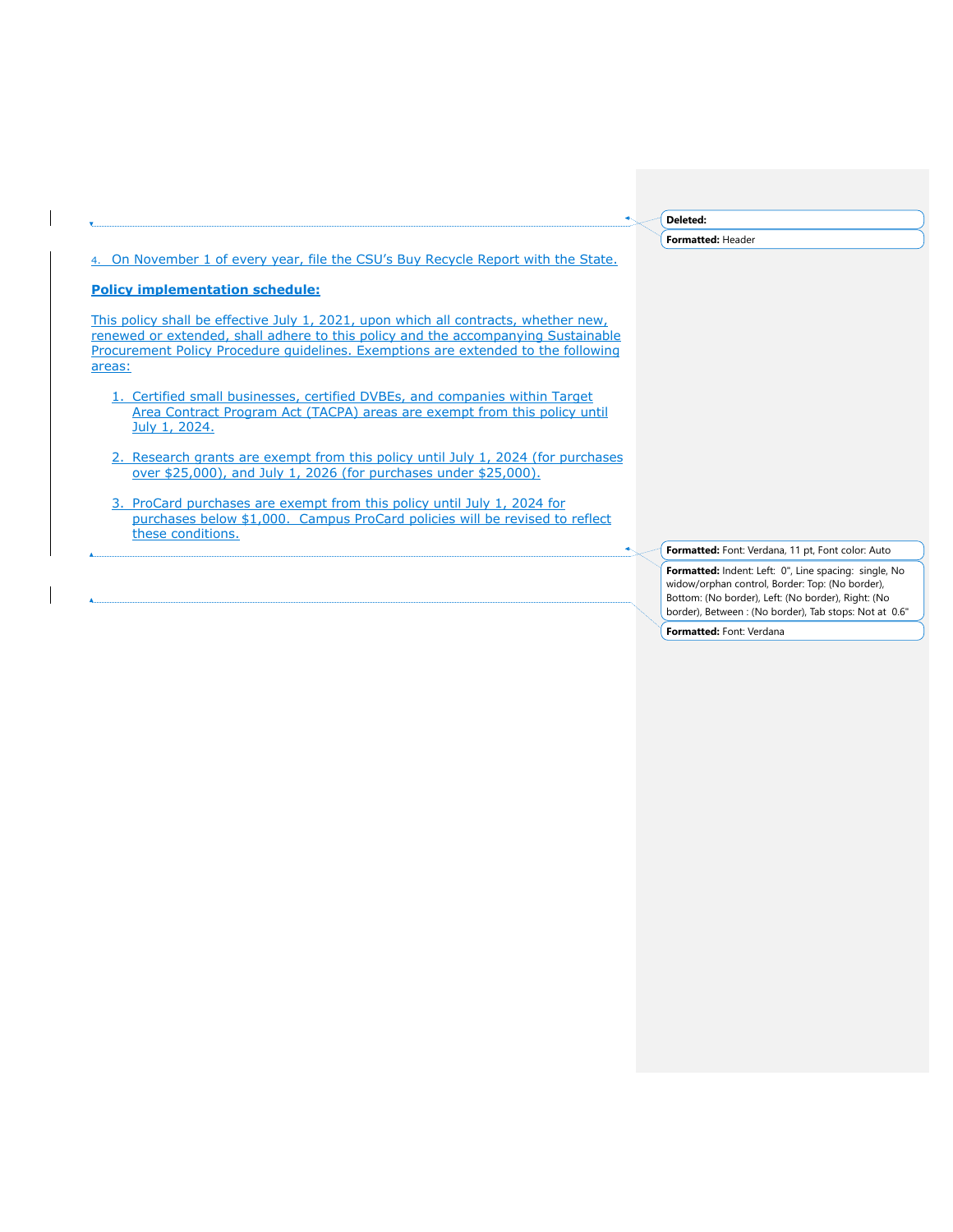| Page 1: [1] Formatted                                    | Johnson, Thomas                                                                                                                                                              | 10/2/20 5:03:00 PM |
|----------------------------------------------------------|------------------------------------------------------------------------------------------------------------------------------------------------------------------------------|--------------------|
| Header                                                   |                                                                                                                                                                              |                    |
| Page 1: [2] Style Definition                             | Johnson, Thomas                                                                                                                                                              | 10/2/20 5:03:00 PM |
| <b>Balloon Text</b>                                      |                                                                                                                                                                              |                    |
| Page 1: [3] Style Definition                             | Johnson, Thomas                                                                                                                                                              | 10/2/20 5:03:00 PM |
| <b>Footnote Text</b>                                     |                                                                                                                                                                              |                    |
| Page 1: [4] Style Definition                             | Johnson, Thomas                                                                                                                                                              | 10/2/20 5:03:00 PM |
| Footer                                                   |                                                                                                                                                                              |                    |
| Page 1: [5] Style Definition                             | Johnson, Thomas                                                                                                                                                              | 10/2/20 5:03:00 PM |
| Header                                                   |                                                                                                                                                                              |                    |
| Page 1: [6] Style Definition                             | Johnson, Thomas                                                                                                                                                              | 10/2/20 5:03:00 PM |
|                                                          | Subtitle: Font: (Default) Arial, 15 pt, Not Italic, , Space Before: 0 pt, After: 16 pt, Line spacing:                                                                        |                    |
| Multiple 1.15 li, Widow/Orphan control                   |                                                                                                                                                                              |                    |
| Page 1: [7] Style Definition                             | Johnson, Thomas                                                                                                                                                              | 10/2/20 5:03:00 PM |
|                                                          | Title: Font: (Default) Arial, 26 pt, Not Bold, , Space Before: 0 pt, After: 3 pt, Line spacing:                                                                              |                    |
| Multiple 1.15 li, Widow/Orphan control                   |                                                                                                                                                                              |                    |
| Page 1: [8] Style Definition                             | Johnson, Thomas                                                                                                                                                              | 10/2/20 5:03:00 PM |
|                                                          | Heading 6: Font: (Default) Arial, 11 pt, Not Bold, Italic, Font color: Gray-60%, , Space Before:<br>12 pt, After: 4 pt, Line spacing: Multiple 1.15 li, Widow/Orphan control |                    |
|                                                          |                                                                                                                                                                              |                    |
| Page 1: [9] Style Definition                             | Johnson, Thomas<br>Heading 5: Font: (Default) Arial, Not Bold, Font color: Gray-60%, , Space Before: 12 pt, After: 4                                                         | 10/2/20 5:03:00 PM |
| pt, Line spacing: Multiple 1.15 li, Widow/Orphan control |                                                                                                                                                                              |                    |
| Page 1: [10] Style Definition                            | Johnson, Thomas                                                                                                                                                              | 10/2/20 5:03:00 PM |
| pt, Line spacing: Multiple 1.15 li, Widow/Orphan control | Heading 4: Font: (Default) Arial, Not Bold, Font color: Gray-60%, , Space Before: 14 pt, After: 4                                                                            |                    |
| Page 1: [11] Style Definition                            | Johnson, Thomas                                                                                                                                                              | 10/2/20 5:03:00 PM |
|                                                          | Heading 3: Font: (Default) Arial, Not Bold, Font color: Custom Color(RGB(67,67,67)), , Space                                                                                 |                    |
|                                                          | Before: 16 pt, Line spacing: Multiple 1.15 li, Widow/Orphan control                                                                                                          |                    |
| Page 1: [12] Style Definition                            | Johnson, Thomas                                                                                                                                                              | 10/2/20 5:03:00 PM |
| li, Widow/Orphan control                                 | Heading 2: Font: (Default) Arial, 16 pt, Not Bold, , Space After: 6 pt, Line spacing: Multiple 1.15                                                                          |                    |
| Page 1: [13] Style Definition                            | Johnson, Thomas                                                                                                                                                              | 10/2/20 5:03:00 PM |
|                                                          | Heading 1: Font: (Default) Arial, 20 pt, Not Bold, , Indent: Left: 0", Space Before: 20 pt, After: 6                                                                         |                    |
|                                                          | pt, Line spacing: Multiple 1.15 li, Widow/Orphan control, Keep with next, Keep lines together                                                                                |                    |
| Page 1: [14] Formatted                                   | Johnson, Thomas                                                                                                                                                              | 10/2/20 5:03:00 PM |
| (No border)                                              | Border: Top: (No border), Bottom: (No border), Left: (No border), Right: (No border), Between :                                                                              |                    |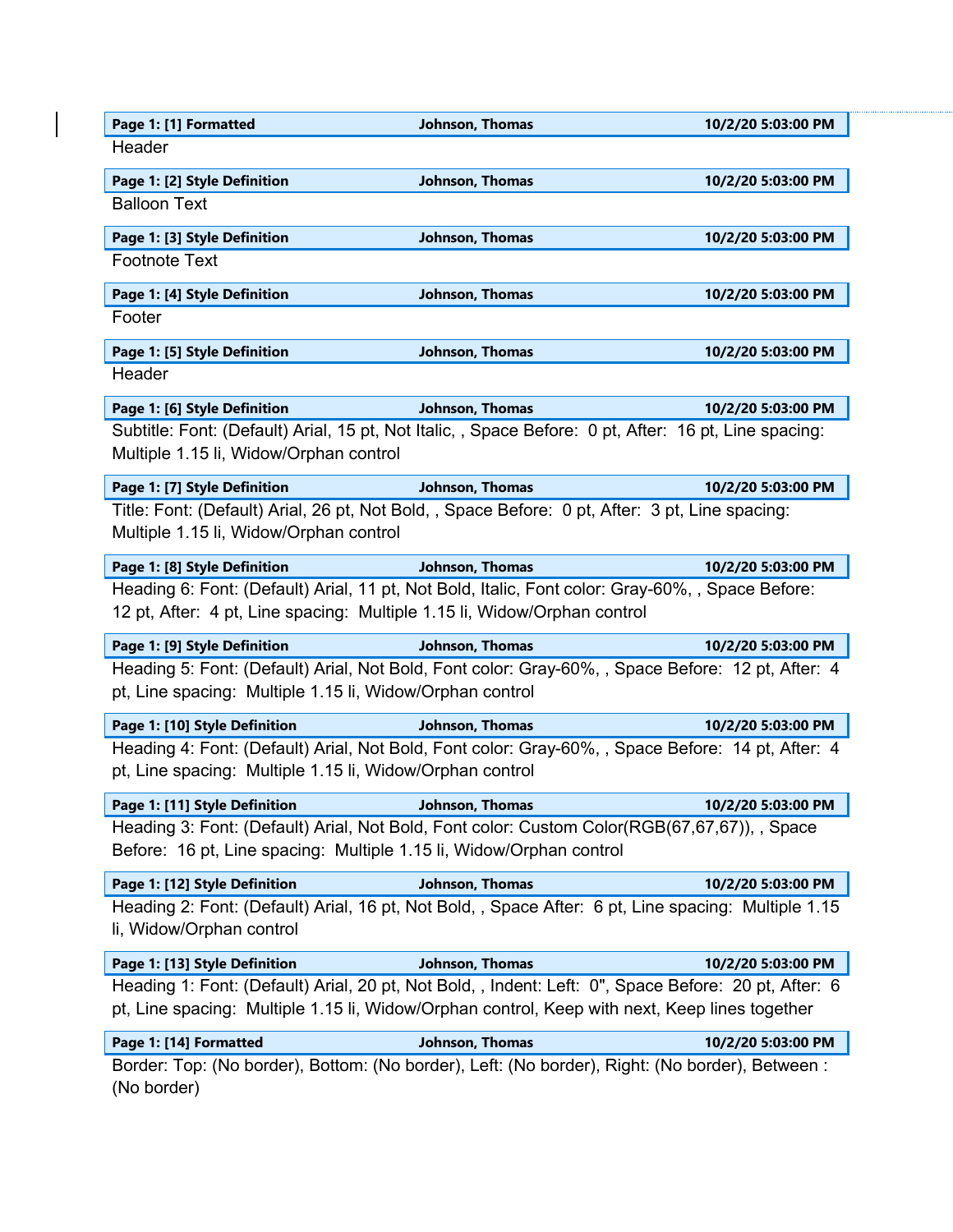| Page 1: [15] Formatted                                                                        | Johnson, Thomas        | 10/2/20 5:03:00 PM |
|-----------------------------------------------------------------------------------------------|------------------------|--------------------|
| Font: Verdana, 11 pt, Bold                                                                    |                        |                    |
| Page 1: [16] Formatted                                                                        | Johnson, Thomas        | 10/2/20 5:03:00 PM |
| Normal, No widow/orphan control                                                               |                        |                    |
| Page 1: [17] Formatted                                                                        | Johnson, Thomas        | 10/2/20 5:03:00 PM |
| Font: Verdana, Bold                                                                           |                        |                    |
| Page 1: [18] Formatted                                                                        | Johnson, Thomas        | 10/2/20 5:03:00 PM |
| Font: Verdana, 11 pt, Font color: Auto                                                        |                        |                    |
| Page 1: [19] Formatted                                                                        | <b>Johnson, Thomas</b> | 10/2/20 5:03:00 PM |
| Line spacing: single, No widow/orphan control, Border: Top: (No border), Bottom: (No border), |                        |                    |
| Left: (No border), Right: (No border), Between: (No border)                                   |                        |                    |
| Page 1: [20] Formatted                                                                        | Johnson, Thomas        | 10/2/20 5:03:00 PM |
| Font: Verdana, 11 pt                                                                          |                        |                    |
| Page 1: [20] Formatted                                                                        | Johnson, Thomas        | 10/2/20 5:03:00 PM |
| Font: Verdana, 11 pt                                                                          |                        |                    |
| Page 1: [20] Formatted                                                                        | Johnson, Thomas        | 10/2/20 5:03:00 PM |
| Font: Verdana, 11 pt                                                                          |                        |                    |
| Page 1: [20] Formatted                                                                        | Johnson, Thomas        | 10/2/20 5:03:00 PM |
| Font: Verdana, 11 pt                                                                          |                        |                    |
| Page 1: [20] Formatted                                                                        | Johnson, Thomas        | 10/2/20 5:03:00 PM |
| Font: Verdana, 11 pt                                                                          |                        |                    |
| Page 1: [21] Formatted                                                                        | Johnson, Thomas        | 10/2/20 5:03:00 PM |
| Normal, No widow/orphan control                                                               |                        |                    |
| Page 1: [22] Formatted                                                                        | Johnson, Thomas        | 10/2/20 5:03:00 PM |
| Font: Verdana                                                                                 |                        |                    |
| Page 1: [23] Formatted                                                                        | Johnson, Thomas        | 10/2/20 5:03:00 PM |
| Font: Verdana, 11 pt, Bold                                                                    |                        |                    |
| Page 1: [23] Formatted                                                                        | Johnson, Thomas        | 10/2/20 5:03:00 PM |
| Font: Verdana, 11 pt, Bold                                                                    |                        |                    |
| Page 1: [24] Formatted                                                                        | Johnson, Thomas        | 10/2/20 5:03:00 PM |
| Font: Verdana, 11 pt, Font color: Auto                                                        |                        |                    |
| Page 1: [25] Formatted                                                                        | Johnson, Thomas        | 10/2/20 5:03:00 PM |
| Line spacing: single, No widow/orphan control, Border: Top: (No border), Bottom: (No border), |                        |                    |
| Left: (No border), Right: (No border), Between : (No border)                                  |                        |                    |
| Page 1: [26] Formatted                                                                        | Johnson, Thomas        | 10/2/20 5:03:00 PM |

Font: Verdana, 11 pt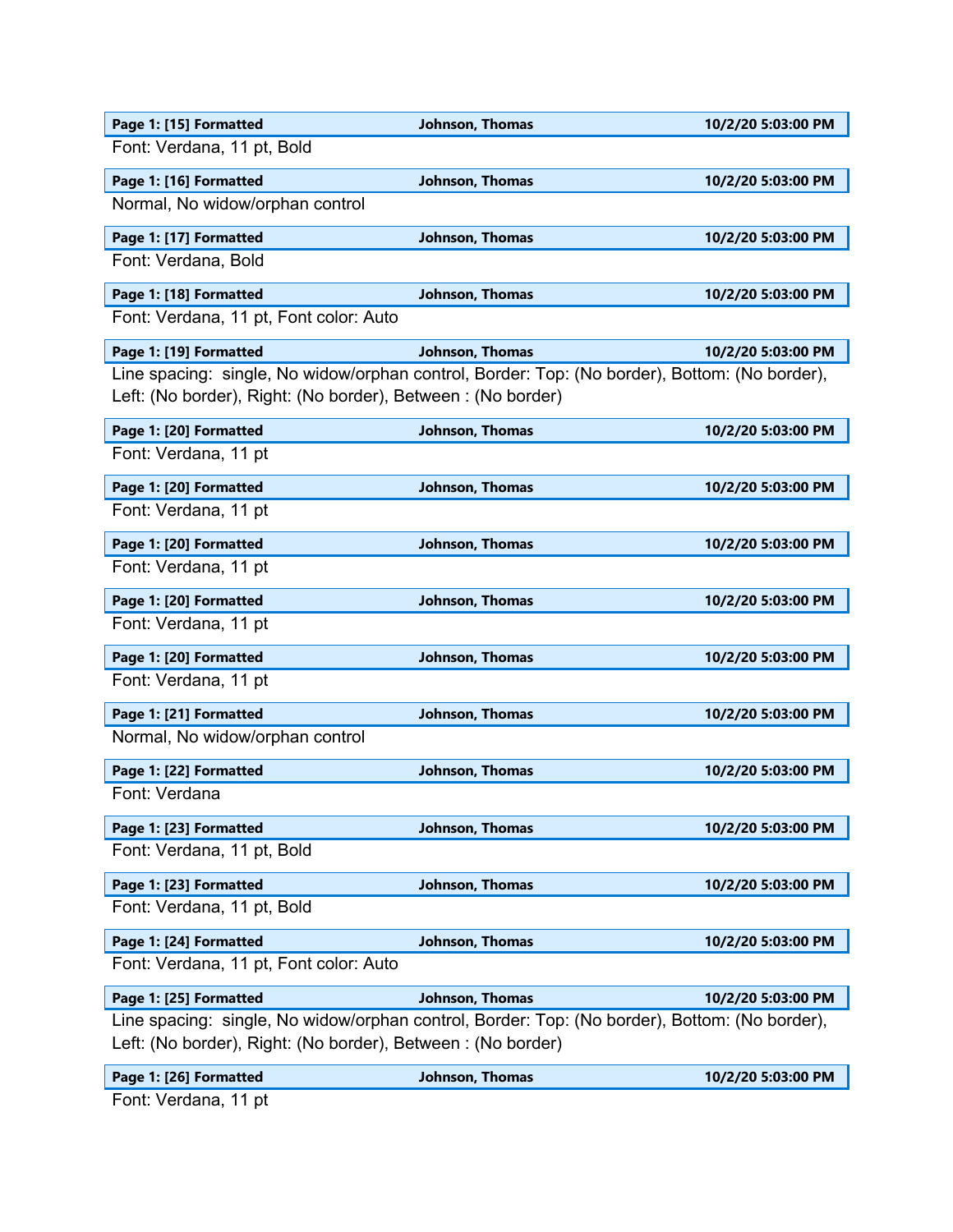| Page 1: [27] Deleted                                                                          | Johnson, Thomas | 10/2/20 5:03:00 PM |
|-----------------------------------------------------------------------------------------------|-----------------|--------------------|
|                                                                                               |                 |                    |
| Page 1: [28] Formatted                                                                        | Johnson, Thomas | 10/2/20 5:03:00 PM |
| Font: Verdana, 11 pt                                                                          |                 |                    |
| Page 1: [28] Formatted                                                                        | Johnson, Thomas | 10/2/20 5:03:00 PM |
| Font: Verdana, 11 pt                                                                          |                 |                    |
| Page 1: [28] Formatted                                                                        | Johnson, Thomas | 10/2/20 5:03:00 PM |
| Font: Verdana, 11 pt                                                                          |                 |                    |
| Page 1: [28] Formatted                                                                        | Johnson, Thomas | 10/2/20 5:03:00 PM |
| Font: Verdana, 11 pt                                                                          |                 |                    |
| Page 1: [28] Formatted                                                                        | Johnson, Thomas | 10/2/20 5:03:00 PM |
| Font: Verdana, 11 pt                                                                          |                 |                    |
| Page 1: [28] Formatted                                                                        | Johnson, Thomas | 10/2/20 5:03:00 PM |
| Font: Verdana, 11 pt                                                                          |                 |                    |
| Page 1: [28] Formatted                                                                        | Johnson, Thomas | 10/2/20 5:03:00 PM |
| Font: Verdana, 11 pt                                                                          |                 |                    |
| Page 1: [28] Formatted                                                                        | Johnson, Thomas | 10/2/20 5:03:00 PM |
| Font: Verdana, 11 pt                                                                          |                 |                    |
| Page 1: [28] Formatted                                                                        | Johnson, Thomas | 10/2/20 5:03:00 PM |
| Font: Verdana, 11 pt                                                                          |                 |                    |
| Page 1: [28] Formatted                                                                        | Johnson, Thomas | 10/2/20 5:03:00 PM |
| Font: Verdana, 11 pt                                                                          |                 |                    |
| Page 1: [29] Formatted                                                                        | Johnson, Thomas | 10/2/20 5:03:00 PM |
| Font: Verdana, 11 pt, Font color: Auto                                                        |                 |                    |
| Page 1: [30] Formatted                                                                        | Johnson, Thomas | 10/2/20 5:03:00 PM |
| Line spacing: single, No widow/orphan control, Border: Top: (No border), Bottom: (No border), |                 |                    |
| Left: (No border), Right: (No border), Between: (No border)                                   |                 |                    |
| Page 1: [31] Formatted                                                                        | Johnson, Thomas | 10/2/20 5:03:00 PM |
| Font: Verdana, 11 pt, Bold, Font color: Auto                                                  |                 |                    |
| Page 1: [32] Formatted                                                                        | Johnson, Thomas | 10/2/20 5:03:00 PM |
| Font: Verdana, 11 pt, Font color: Auto                                                        |                 |                    |
| Page 1: [33] Formatted                                                                        | Johnson, Thomas | 10/2/20 5:03:00 PM |
| Font: Verdana, 11 pt, Font color: Auto                                                        |                 |                    |
| Page 1: [34] Formatted                                                                        | Johnson, Thomas | 10/2/20 5:03:00 PM |
| Eant: Vardana, 11 nt, Eant color: Auto                                                        |                 |                    |

Font: Verdana, 11 pt, Font color: Auto

 $\overline{\phantom{a}}$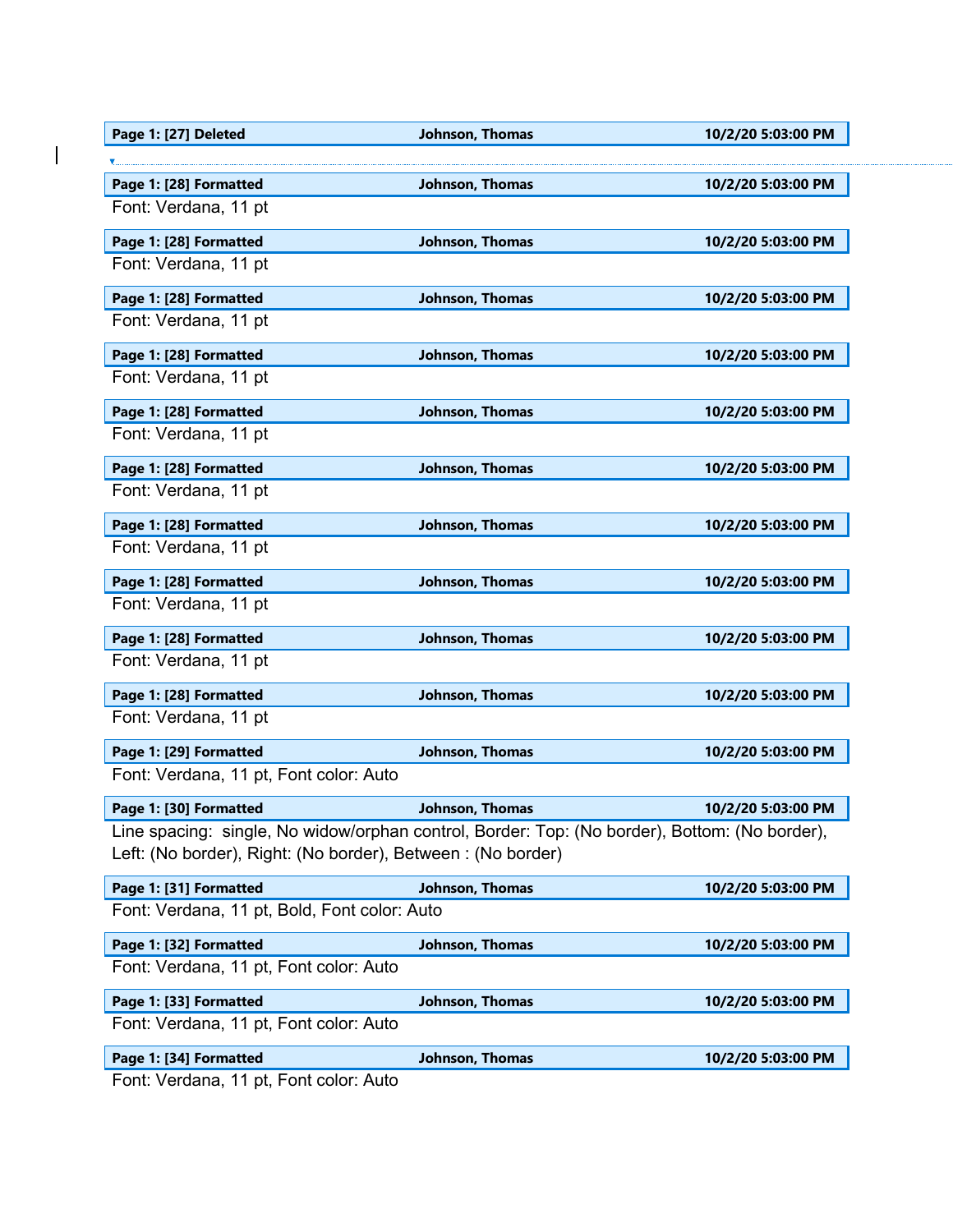| Page 1: [34] Formatted                                                                           | Johnson, Thomas        | 10/2/20 5:03:00 PM |
|--------------------------------------------------------------------------------------------------|------------------------|--------------------|
| Font: Verdana, 11 pt, Font color: Auto                                                           |                        |                    |
| Page 1: [35] Formatted                                                                           | Johnson, Thomas        | 10/2/20 5:03:00 PM |
| Font: Verdana, 11 pt                                                                             |                        |                    |
| Page 1: [35] Formatted                                                                           | Johnson, Thomas        | 10/2/20 5:03:00 PM |
| Font: Verdana, 11 pt                                                                             |                        |                    |
| Page 1: [36] Formatted                                                                           | Johnson, Thomas        | 10/2/20 5:03:00 PM |
| Font: Verdana, 11 pt                                                                             |                        |                    |
| Page 1: [37] Formatted                                                                           | Johnson, Thomas        | 10/2/20 5:03:00 PM |
| Line spacing: single, Outline numbered + Level: $2 +$ Numbering Style: a, b, c,  + Start at: 1 + |                        |                    |
| Alignment: Left + Aligned at: 0.25" + Indent at: 0.5", No widow/orphan control                   |                        |                    |
| Page 1: [38] Formatted                                                                           | Johnson, Thomas        | 10/2/20 5:03:00 PM |
| Font: Verdana, 11 pt                                                                             |                        |                    |
| Page 1: [38] Formatted                                                                           | Johnson, Thomas        | 10/2/20 5:03:00 PM |
| Font: Verdana, 11 pt                                                                             |                        |                    |
| Page 1: [38] Formatted                                                                           | Johnson, Thomas        | 10/2/20 5:03:00 PM |
| Font: Verdana, 11 pt                                                                             |                        |                    |
| Page 1: [39] Formatted                                                                           | Johnson, Thomas        | 10/2/20 5:03:00 PM |
| Font: Verdana, 11 pt                                                                             |                        |                    |
| Page 1: [39] Formatted                                                                           | Johnson, Thomas        | 10/2/20 5:03:00 PM |
| Font: Verdana, 11 pt                                                                             |                        |                    |
| Page 1: [40] Formatted                                                                           | Johnson, Thomas        | 10/2/20 5:03:00 PM |
| Font: Verdana, 11 pt, Font color: Auto                                                           |                        |                    |
| Page 1: [41] Formatted                                                                           | Johnson, Thomas        | 10/2/20 5:03:00 PM |
| Line spacing: single, No widow/orphan control, Border: Top: (No border), Bottom: (No border),    |                        |                    |
| Left: (No border), Right: (No border), Between : (No border)                                     |                        |                    |
| Page 1: [42] Formatted                                                                           | Johnson, Thomas        | 10/2/20 5:03:00 PM |
| Font: Verdana, 11 pt                                                                             |                        |                    |
| Page 1: [43] Formatted                                                                           | <b>Johnson, Thomas</b> | 10/2/20 5:03:00 PM |
| Line spacing: single, Outline numbered + Level: 1 + Numbering Style: 1, 2, 3,  + Start at: 1 +   |                        |                    |
| Alignment: Left + Aligned at: 0" + Indent at: 0.25"                                              |                        |                    |
| Page 1: [44] Formatted                                                                           | Johnson, Thomas        | 10/2/20 5:03:00 PM |
| Font: Verdana, 11 pt                                                                             |                        |                    |
| Page 1: [44] Formatted                                                                           | Johnson, Thomas        | 10/2/20 5:03:00 PM |
| Font: Verdana, 11 pt                                                                             |                        |                    |
| Page 1: [45] Deleted                                                                             | Johnson, Thomas        | 10/2/20 5:03:00 PM |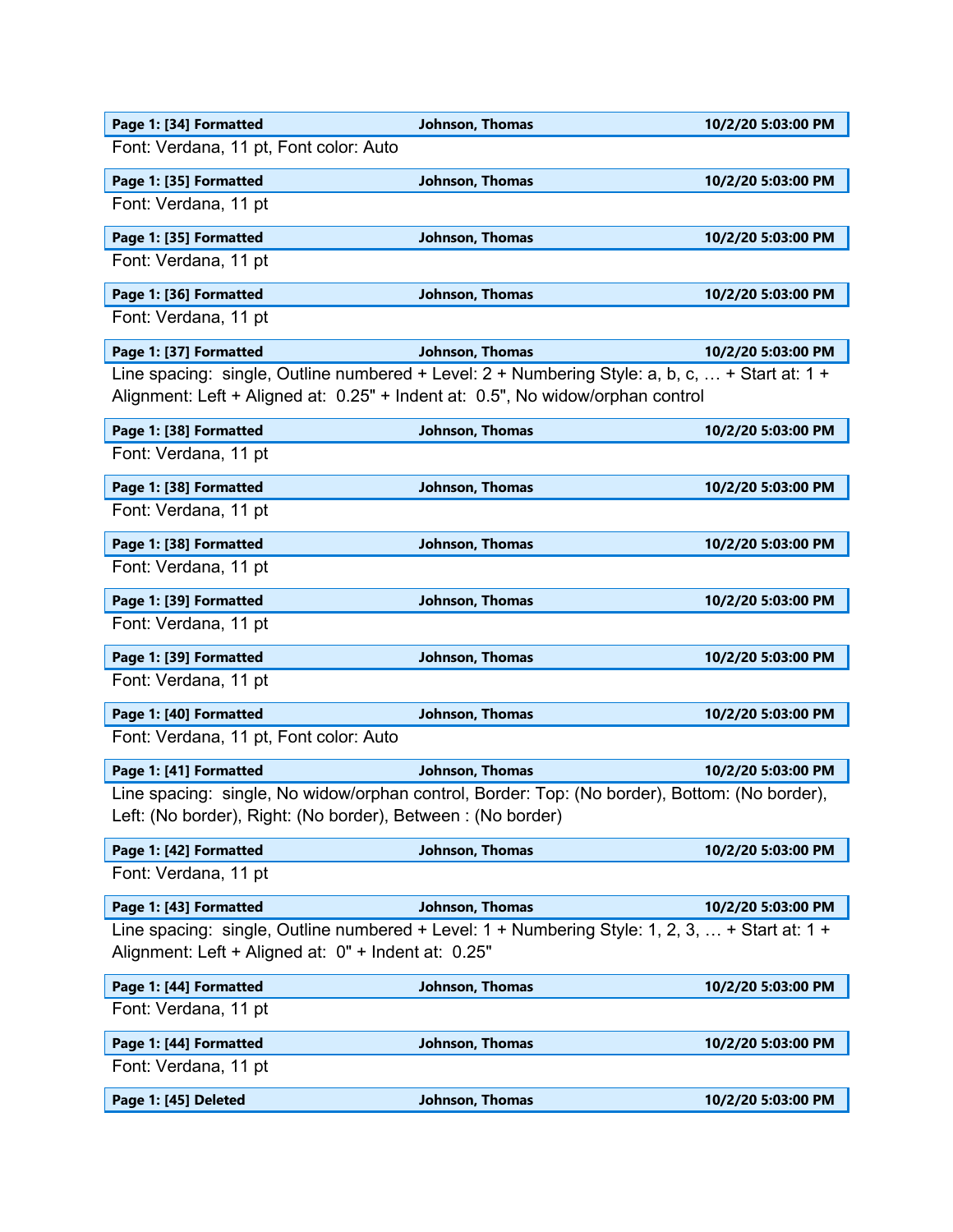| Page 1: [46] Formatted                              | Johnson, Thomas                                                                                                                                                                | 10/2/20 5:03:00 PM                                                                                                               |
|-----------------------------------------------------|--------------------------------------------------------------------------------------------------------------------------------------------------------------------------------|----------------------------------------------------------------------------------------------------------------------------------|
| Line spacing: single                                |                                                                                                                                                                                |                                                                                                                                  |
| Page 1: [47] Formatted                              | Johnson, Thomas                                                                                                                                                                | 10/2/20 5:03:00 PM                                                                                                               |
| Line spacing: single, No widow/orphan control       |                                                                                                                                                                                |                                                                                                                                  |
| Page 1: [48] Formatted                              | Johnson, Thomas                                                                                                                                                                | 10/2/20 5:03:00 PM                                                                                                               |
| Font: Verdana                                       |                                                                                                                                                                                |                                                                                                                                  |
| Page 1: [49] Formatted                              | Johnson, Thomas                                                                                                                                                                | 10/2/20 5:03:00 PM                                                                                                               |
| Header                                              |                                                                                                                                                                                |                                                                                                                                  |
| Page 2: [50] Formatted                              | Johnson, Thomas                                                                                                                                                                | 10/2/20 5:03:00 PM                                                                                                               |
| Font: Verdana, 11 pt                                |                                                                                                                                                                                |                                                                                                                                  |
| Page 2: [50] Formatted                              | Johnson, Thomas                                                                                                                                                                | 10/2/20 5:03:00 PM                                                                                                               |
| Font: Verdana, 11 pt                                |                                                                                                                                                                                |                                                                                                                                  |
| Page 2: [51] Formatted                              | Johnson, Thomas                                                                                                                                                                | 10/2/20 5:03:00 PM                                                                                                               |
| Font: Verdana, 11 pt                                |                                                                                                                                                                                |                                                                                                                                  |
| Page 2: [52] Formatted                              | Johnson, Thomas                                                                                                                                                                | 10/2/20 5:03:00 PM                                                                                                               |
|                                                     |                                                                                                                                                                                |                                                                                                                                  |
| Alignment: Left + Aligned at: 0" + Indent at: 0.25" | Line spacing: single, Outline numbered + Level: $1 +$ Numbering Style: 1, 2, 3,  + Start at: $1 +$                                                                             |                                                                                                                                  |
| Page 2: [53] Formatted                              | Johnson, Thomas                                                                                                                                                                |                                                                                                                                  |
| Font: Verdana, 11 pt, Highlight                     |                                                                                                                                                                                |                                                                                                                                  |
| Page 2: [53] Formatted                              | Johnson, Thomas                                                                                                                                                                |                                                                                                                                  |
| Font: Verdana, 11 pt, Highlight                     |                                                                                                                                                                                |                                                                                                                                  |
| Page 2: [54] Deleted                                | Johnson, Thomas                                                                                                                                                                |                                                                                                                                  |
| Page 2: [55] Formatted                              | Johnson, Thomas                                                                                                                                                                |                                                                                                                                  |
| Font: Verdana, 11 pt                                |                                                                                                                                                                                |                                                                                                                                  |
| Page 2: [56] Formatted                              | Johnson, Thomas                                                                                                                                                                |                                                                                                                                  |
|                                                     | Line spacing: single, Outline numbered + Level: 1 + Numbering Style: 1, 2, 3,  + Start at: 1 +<br>Alignment: Left + Aligned at: 0" + Indent at: 0.25", No widow/orphan control |                                                                                                                                  |
| Page 2: [57] Formatted                              | Johnson, Thomas                                                                                                                                                                | 10/2/20 5:03:00 PM<br>10/2/20 5:03:00 PM<br>10/2/20 5:03:00 PM<br>10/2/20 5:03:00 PM<br>10/2/20 5:03:00 PM<br>10/2/20 5:03:00 PM |
| Font: Verdana, 11 pt                                |                                                                                                                                                                                |                                                                                                                                  |
| Page 2: [58] Formatted                              | Johnson, Thomas                                                                                                                                                                | 10/2/20 5:03:00 PM                                                                                                               |
| Font: Verdana, 11 pt                                |                                                                                                                                                                                |                                                                                                                                  |
| Page 2: [59] Formatted                              | Johnson, Thomas                                                                                                                                                                | 10/2/20 5:03:00 PM                                                                                                               |
| Font: Verdana, 11 pt                                |                                                                                                                                                                                |                                                                                                                                  |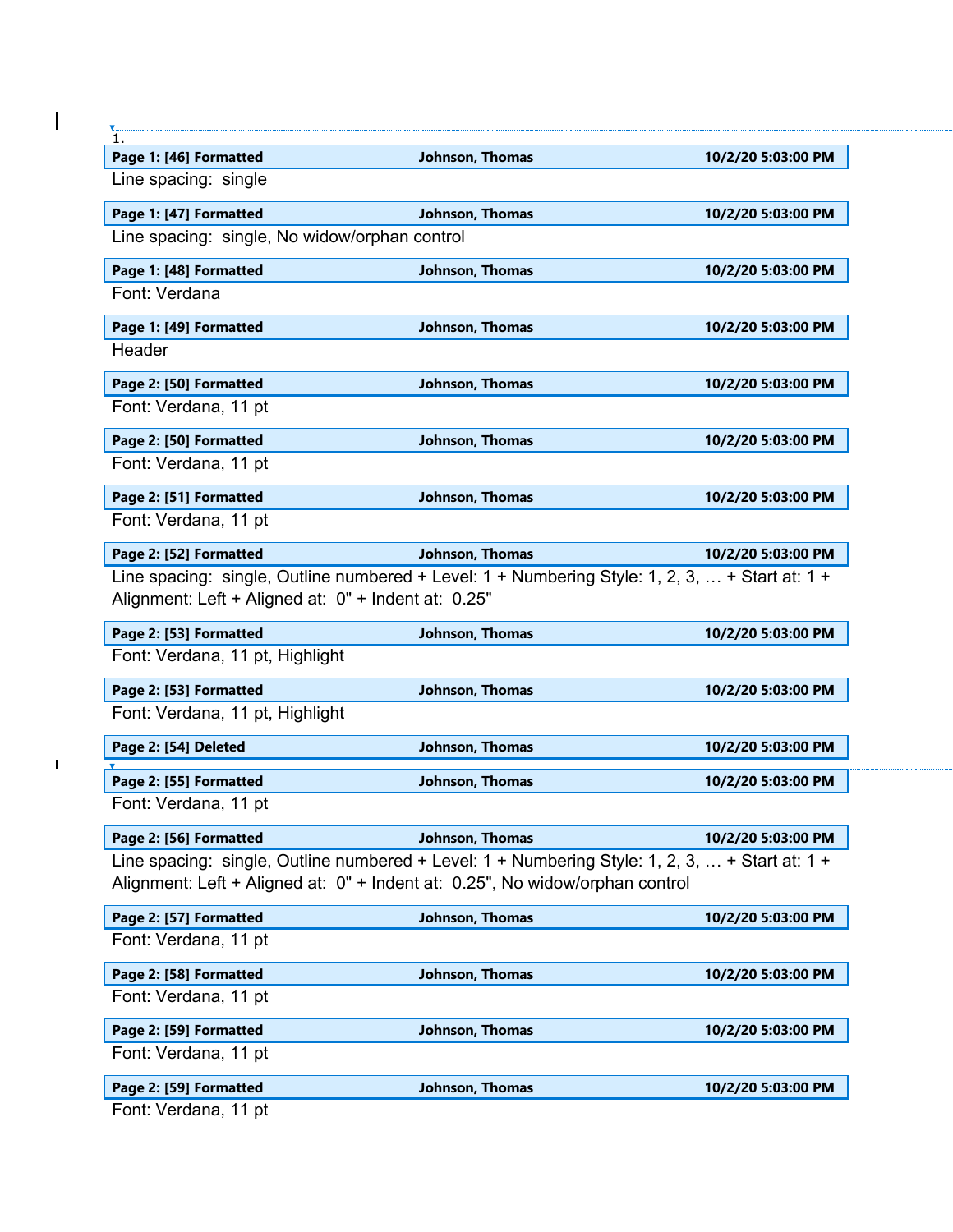|  |  |  | Page 2: [60] Formatted |  |
|--|--|--|------------------------|--|
|--|--|--|------------------------|--|

Font: Verdana, 11 pt

# **Page 2: [61] Formatted Johnson, Thomas 10/2/20 5:03:00 PM**

Line spacing: single, Outline numbered + Level: 1 + Numbering Style: a, b, c, ... + Start at: 1 + Alignment: Left + Aligned at: 0.25" + Indent at: 0.5", No widow/orphan control

## **Page 2: [62] Formatted Johnson, Thomas 10/2/20 5:03:00 PM**

Line spacing: single, No widow/orphan control

**Page 2: [63] Formatted Johnson, Thomas 10/2/20 5:03:00 PM** Line spacing: single, Outline numbered + Level: 1 + Numbering Style: 1, 2, 3, ... + Start at: 1 + Alignment: Left + Aligned at: 0" + Indent at: 0.25", No widow/orphan control

| Page 2: [64] Formatted | Johnson, Thomas | 10/2/20 5:03:00 PM |
|------------------------|-----------------|--------------------|
| Font: Verdana, 11 pt   |                 |                    |

**Page 2: [65] Formatted Johnson, Thomas 10/2/20 5:03:00 PM** Line spacing: single

| Page 2: [66] Formatted | Johnson, Thomas                                                                                    | 10/2/20 5:03:00 PM |
|------------------------|----------------------------------------------------------------------------------------------------|--------------------|
|                        | Line spacing: single, Outline numbered + Level: $1 +$ Numbering Style: 1, 2, 3,  + Start at: $1 +$ |                    |
|                        | Alignment: Left + Aligned at: 0" + Indent at: 0.25", No widow/orphan control                       |                    |

| Page 2: [67] Formatted | Johnson, Thomas | 10/2/20 5:03:00 PM |
|------------------------|-----------------|--------------------|
| Font: Verdana, 11 pt   |                 |                    |

| Page 2: [68] Formatted                 | Johnson, Thomas | 10/2/20 5:03:00 PM |
|----------------------------------------|-----------------|--------------------|
| Font: Verdana, 11 pt, Font color: Auto |                 |                    |

**Page 2: [69] Formatted Johnson, Thomas 10/2/20 5:03:00 PM** Line spacing: single, No widow/orphan control, Border: Top: (No border), Bottom: (No border), Left: (No border), Right: (No border), Between : (No border)

| Page 2: [70] Formatted                       | Johnson, Thomas | 10/2/20 5:03:00 PM |
|----------------------------------------------|-----------------|--------------------|
| Font: Verdana, 11 pt, Bold, Font color: Auto |                 |                    |

| Page 2: [71] Formatted                 | Johnson, Thomas | 10/2/20 5:03:00 PM |
|----------------------------------------|-----------------|--------------------|
| Font: Verdana, 11 pt, Font color: Auto |                 |                    |
| Page 2: [72] Deleted                   | Johnson, Thomas | 10/2/20 5:03:00 PM |
|                                        |                 |                    |
| Page 2: [73] Formatted                 | Johnson, Thomas | 10/2/20 5:03:00 PM |
| Font: Verdana, 11 pt, Font color: Auto |                 |                    |
| Page 2: [73] Formatted                 | Johnson, Thomas | 10/2/20 5:03:00 PM |
| Font: Verdana, 11 pt, Font color: Auto |                 |                    |
| Page 2: [73] Formatted                 | Johnson, Thomas | 10/2/20 5:03:00 PM |

Font: Verdana, 11 pt, Font color: Auto

 $\mathbf{I}$ 

**Page 2: [60] Formatted Johnson, Thomas 10/2/20 5:03:00 PM**